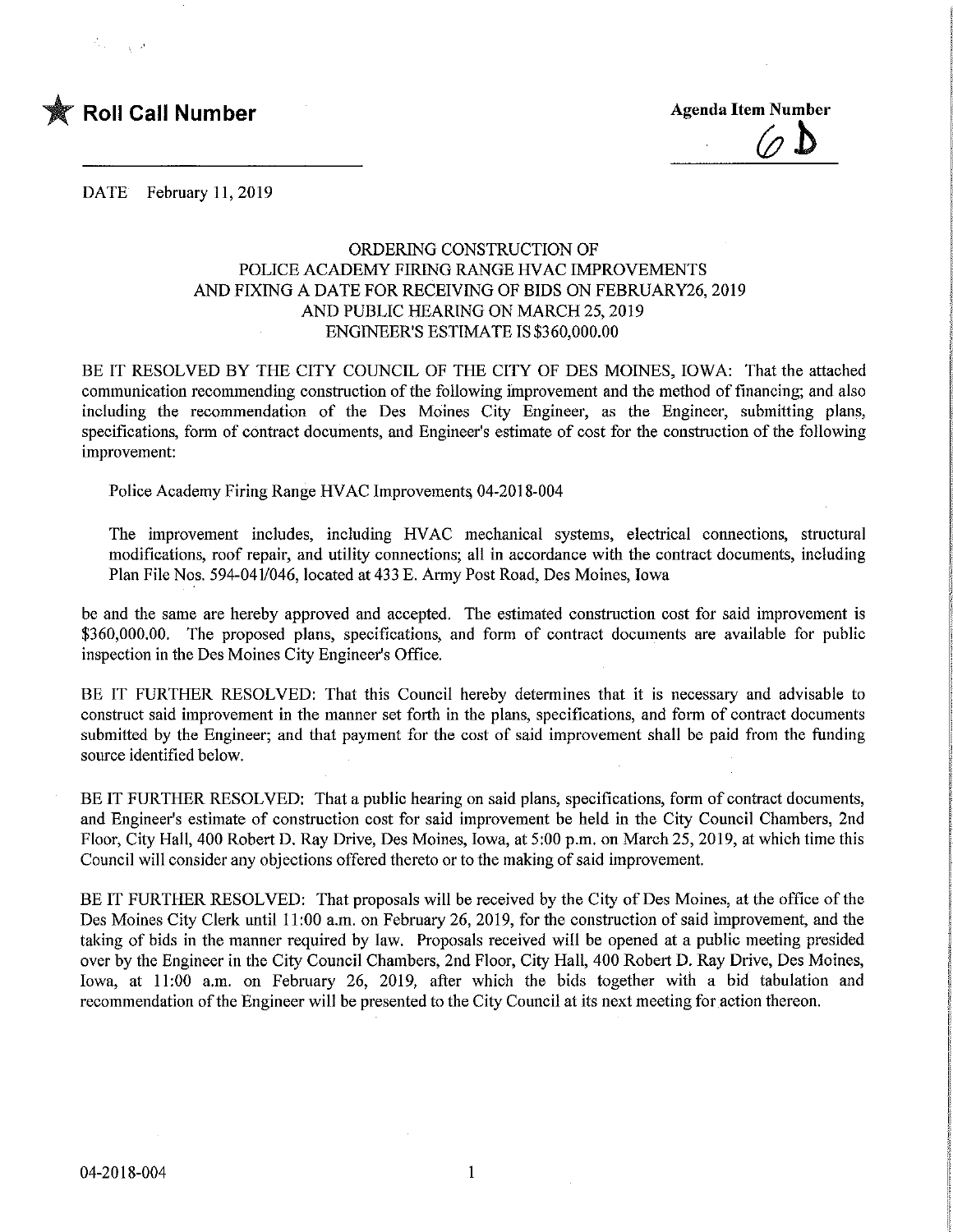



DATE February 11, 2019

BE IT FURTHER RESOLVED: That an appropriate Notice to Bidders for said improvement be posted, and Notice of Public Hearing for said improvement be published in the Des Moines Register, all as provided and directed by Chapter 26 and/or 314, Code of Iowa.

(City Council Communication Number  $\| 0.05 \|$  attached.)

Moved by to adopt.

Robert L. Fagen

Des Moines Finance Director

FORM APPROVED: THE RESERVED FUNDS AVAILABLE

Kathleen Vanderpool )eputy City Attorney

Funding Source: 2018 - 2019 CIP, Page Building - 8, HVAQ Electrical, and Plumbing Improvements, BL074, G.O. Bonds to be issued

COUNCIL ACTION **COWNIE** BOESEN **COLEMAN** GATTO **GRAY** MANDELBAUM WESTERGAARD TOTAL YEAS | NAYS | PASS | ABSENT MOTION CARRIED APPROVED I, Diane Rauh, City Clerk of said City Council, hereby certify that at a meeting of the City Council, held on the above date, among other proceedings the above was adopted. IN WITNESS WHEREOF, I have hereunto set my hand and affixed my seal the day and year first above written.

Mayor